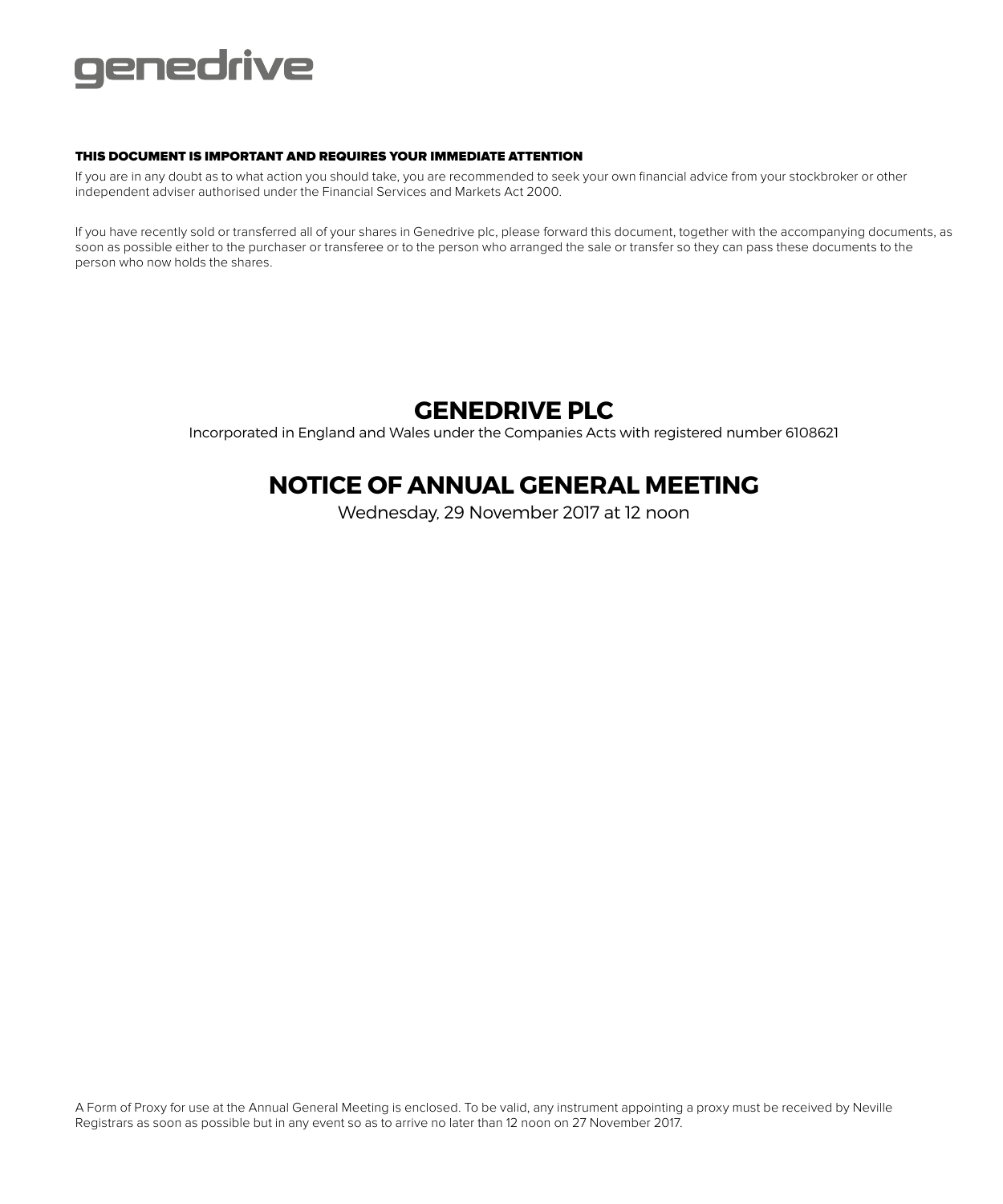1 November 2017

Dear shareholder

#### Annual General Meeting

I am pleased to invite you to the Genedrive plc 2017 Annual General Meeting (the AGM) which is to be held at The Innovation Centre, 48 Grafton Street, Manchester, M13 9XX on 29 November 2017 at 12 noon. The notice of the AGM (the Notice), which follows this letter, sets out the business to be considered at the AGM.

### Notice of AGM

The Notice, and in particular the explanatory notes appended to the Notice, contain a detailed explanation of each of the resolutions.

Broadly the resolutions being proposed include resolutions to receive the annual financial statements of Genedrive plc (the Company) together with the directors and auditors reports for the year ended 30 June 2017, to receive the directors remuneration report, to reappoint certain directors of the Company, due to retire by rotation and who have been appointed since the last AGM, to reappoint the auditors of the Company and to grant authority to the directors to allot shares in the Company and to disapply pre-emption rights in respect of certain allotments of shares for cash, subject to certain limits and restrictions.

## Electronic and website communications

You will find enclosed with this Notice, a letter seeking your agreement to the Company sending or supplying documents and information to you as a member of the Company via the Company's website – www.genedriveplc.com. The use of electronic communications will deliver savings to the Company in terms of administration, printing and postage costs. The reduced use of paper will also have environmental benefits. The letter also requests appropriate details from you for electronic communications.

You should note that if we do not receive a response from you within 28 days of the date of this letter, you will be taken to have agreed (under paragraph 10 of Schedule 5 to the Companies Act 2006) that the Company may send or supply documents and information to you via the website.

#### FRS 101 – Reduced Disclosure Framework

I would also like to advise you of the Company's intention to adopt Financial Reporting Standard 101 - Reduced Disclosure Framework for all future Company only accounts and to take advantage of the permitted disclosure exemptions allowed under FRS 101.

The Company currently produces its annual accounts in accordance with International Financial Reporting Standards as adopted by the EU. The board considers that it is in the best interests of the Company to adopt FRS 101 "Reduced Disclosure Framework" in respect of Company only accounts going forward. The Group will continue to report under full IFRS as adopted by the EU and the Companies Act 2006.

Following changes to Financial Reporting Standard 101 published in December 2016, the requirement on a company to notify shareholders of the intention to take advantage of the disclosure exemptions was removed. However, notwithstanding this change, the Company considers it appropriate to notify shareholders of this proposal.

## Recommendation

The directors of the Company consider that all the proposals to be considered at the Annual General Meeting are in the best interests of the Company and are most likely to promote the success of the Company for the benefit of the members as a whole. The directors unanimously recommend that you vote in favour of all the proposed resolutions as they intend to do in respect of their own beneficial holdings amounting, in aggregate, to 1,195,064 ordinary shares representing approximately 6.39 per cent of the issued share capital of the Company.

Yours sincerely

Dr Ian Gilham Chairman 1 November 2017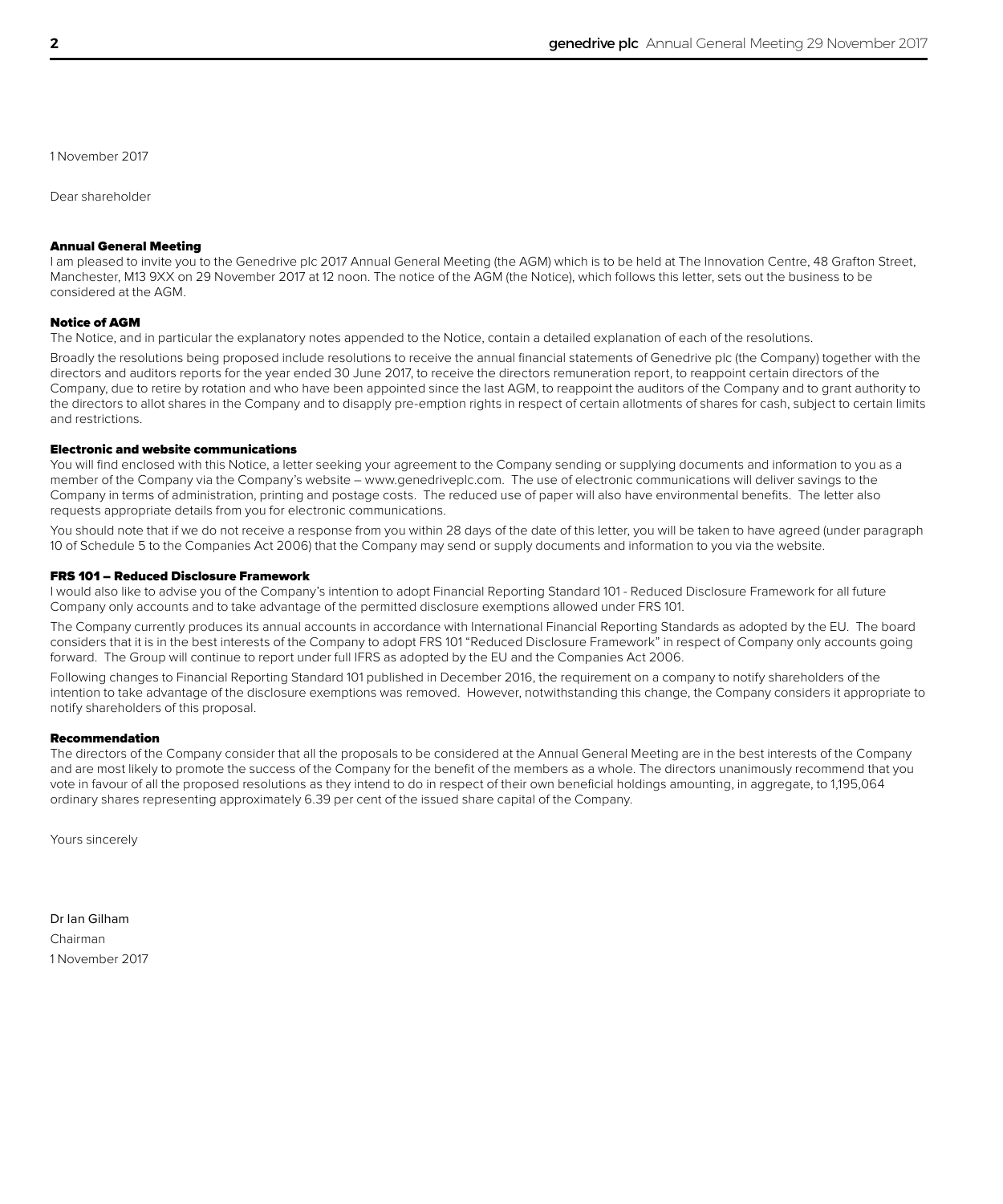## PUBLIC COMPANY LIMITED BY SHARES **NOTICE OF ANNUAL GENERAL MEETING** of **GENEDRIVE PLC (the "Company")**

(Registered in England and Wales under company number 6108621) Dated 1 November 2017

NOTICE IS HEREBY GIVEN THAT the ANNUAL GENERAL MEETING of the Company will be held at 12 noon on 29 November 2017 at The Innovation Centre, 48 Grafton Street, Manchester M13 9XX for the purpose of considering and, if thought fit, passing the following resolutions, of which resolutions 1 to 7 (inclusive) will be proposed as ordinary resolutions and resolution 8 will be proposed as a special resolution.

## ORDINARY BUSINESS

## **Financial Statements and Reports**

1. To receive and adopt the audited consolidated financial statements of the Company and its subsidiaries and the reports of the directors and auditors thereon for the year ended 30 June 2017.

#### **Directors Remuneration Report**

2. To approve the report of the board to the members on directors remuneration for the year ended 30 June 2017.

#### **Reappoint Directors**

- 3. To re-appoint as a director Matthew Fowler, who having been appointed since the previous annual general meeting is retiring in accordance with Article 24.7 of the Company's articles of association and being eligible, is offering himself for reappointment.
- 4. To re-appoint Allan Brown, who retires by virtue of the retirement by rotation provisions of the articles of association of the Company and, being eligible, offers himself for reappointment as a director of the Company.
- 5. To re-appoint Robert Nolan, who retires by virtue of the retirement by rotation provisions of the articles of association of the Company and, being eligible, offers himself for reappointment, as a director of the Company.

#### **Re-appointment of Auditors**

6. To re-appoint PricewaterhouseCoopers LLP, Chartered Accountants, as auditors of the Company to hold office from the conclusion of the Annual General Meeting until the conclusion of the next general meeting at which accounts are laid before shareholders and to authorise the directors to fix the auditors' remuneration.

### **Authority to allot shares**

- 7. THAT, the directors of the Company are generally and unconditionally authorised pursuant to section 551 of the Companies Act 2006 (the Act) to exercise all or any of the powers of the Company to allot shares in the Company or to grant rights to subscribe for, or to convert any security into, shares in the Company comprising equity securities (as defined in section 560(1) of the Act):
	- (i) up to an aggregate nominal amount of £93,447.23 (such amount to be reduced by the nominal amount of any equity securities allotted under paragraph (ii) below in excess of £93,447.23); and
	- (ii) up to an aggregate nominal amount of £186,894.46 (such amount to be reduced by the nominal amount of any shares allotted or rights granted under paragraph (i) above in connection with an offer by way of a rights issue:
		- (a) to holders of ordinary shares in proportion (as nearly as may be practicable) to their existing holding; and
		- (b) to holders of other equity securities if this is required by the rights of those securities or, if the directors consider it necessary as permitted by the rights of those securities.

and so that the directors may make such exclusions or other arrangements as they consider expedient in relation to treasury shares, fractional entitlements, record data, shares represented by depositary receipts, legal or practical problems under the laws in any territory or the requirements of any, relevant regulatory body or stock exchange;

and provided that this authority shall, unless previously renewed, varied or revoked by the Company, expire at the conclusion of the next annual general meeting of the Company after the passing of this resolution or the date 15 months from the date of passing of this resolution, whichever is the earlier save that the directors of the Company may, before the expiry of such period, make an offer or agreement which would or might require equity securities to be allotted or rights to be granted after the expiry of such period and the directors of the Company may allot equity securities or grant rights in pursuance of such offer or agreement as if the authority conferred by this resolution had not expired.

This resolution revokes and replaces all unexercised authorities previously granted to the directors to allot shares in the Company and to grant rights to subscribe for or to convert any security into, shares in the Company but is without prejudice to any allotment of shares or grant of rights already made, offered or agreed to be made pursuant to such authorities.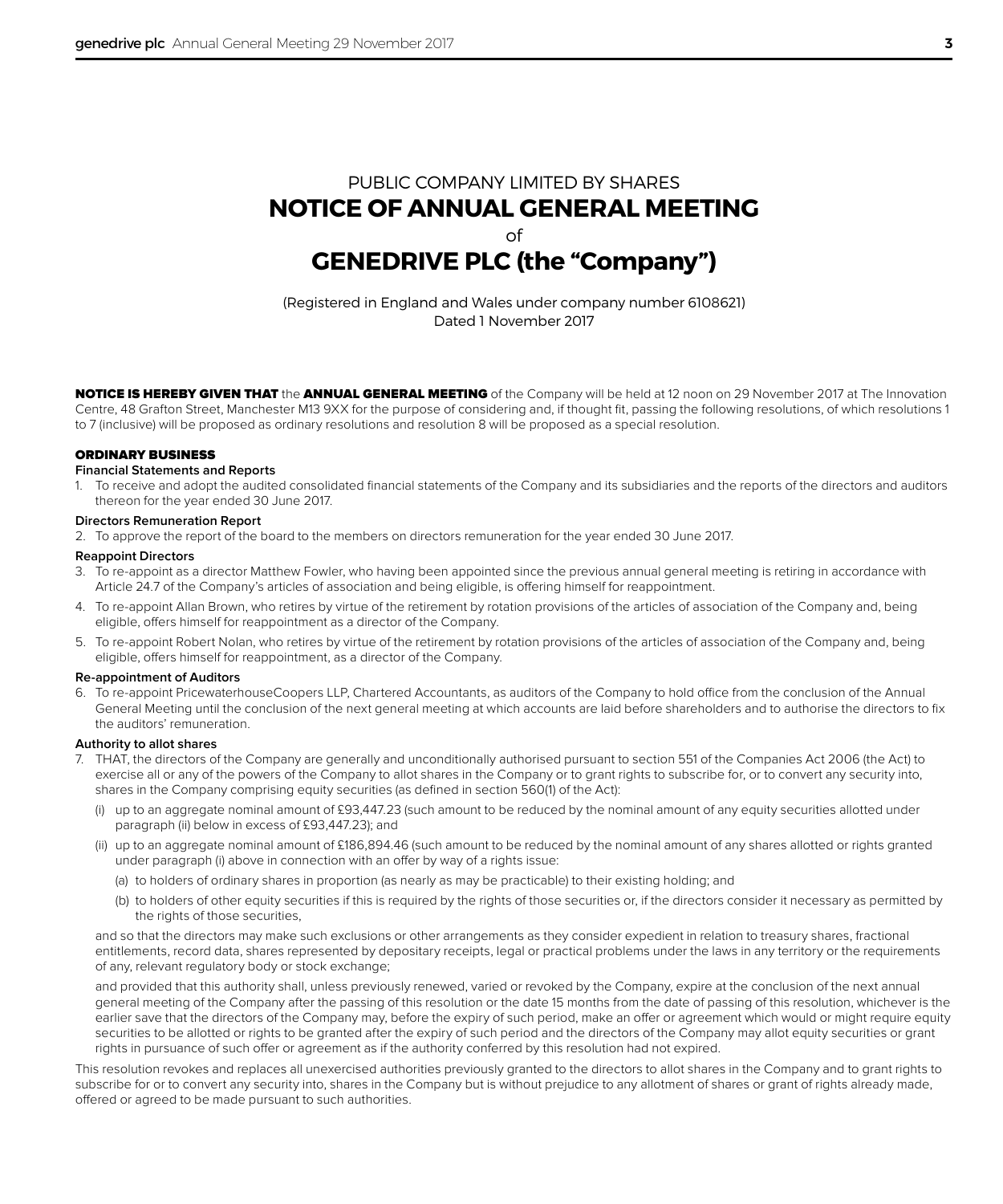## SPECIAL BUSINESS

## **Authority to disapply pre-emption rights**

- 8. That, subject to and conditional upon the passing of the resolution 7 above, the directors of the Company be and are hereby generally empowered pursuant to section 570 of the Act to exercise all powers of the Company to allot equity securities of the Company (as defined in section 560(1) of the Act) pursuant to the authority conferred upon them by resolution 7 above as if section 561(1) of the Act did not apply to any such allotment or sale provided that this authority and power shall, be limited to:
	- a) the allotment and issue (otherwise than pursuant to paragraphs (b) and (c) below of equity securities up to an aggregate nominal amount of £31,049.63 in connection with any share option scheme or arrangement being equal to 11.06% of the issued share capital of the Company at the date of the notice of this meeting, and;
	- b) the allotment and issue of equity securities in connection with a rights issue or similar offer (i) in favour of holders of ordinary shares where the equity securities respectively attributable to the interests of all such shareholders are proportionate (as nearly as may be) to the respective numbers of ordinary shares held by them; (ii) in favour of the holders of other equity securities if this is required by the rights of those securities or, if the directors consider it necessary, as permitted by the rights of those securities; subject only to such exclusions or other arrangements as the directors may consider appropriate to deal with treasury shares, fractional entitlements, record dates, shares represented by depositary receipts or legal, regulatory or practical difficulties under the laws of, or the requirements of any regulatory body or stock exchange in any territory or otherwise; and
	- c) the allotment (otherwise than pursuant to sub paragraphs (a) or (b) above) of equity securities or sale of treasury shares up to an aggregate nominal amount of £28,034.169 (being equal to approximately ten per cent of the issued share capital of the Company as at the date of the notice of this meeting),

provided that this authority and power shall expire, at the conclusion of the Company's next annual general meeting after the passing of this resolution (unless previously renewed, varied or revoked by the Company prior to or on such date) or the date 15 months from the date of passing of this resolution, whichever is the earlier save that the Company may, before the expiry of such period, make an offer or agreement which would or might require equity securities to be allotted (or treasury shares to be sold) after such expiry and the directors may allot equity securities (and sell treasury shares) in pursuance of such offer or agreement as if the power conferred by this resolution had not expired.

By order of the Board

## Matthew Fowler

Company Secretary 1 November 2017

Genedrive plc Registered Office The Incubator Building Grafton Street Manchester M13 9XX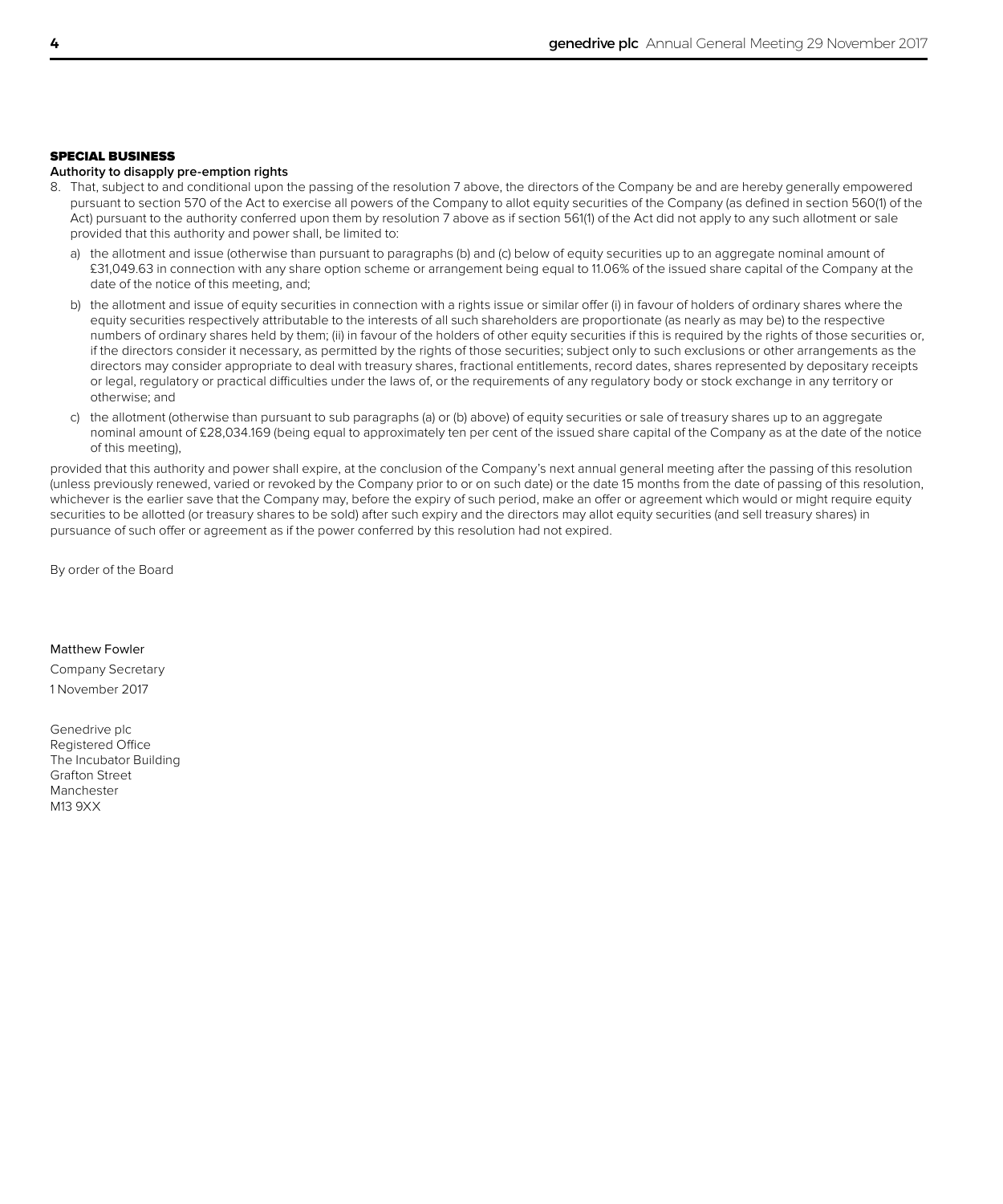## **NOTES**

### Entitlement to attend and vote

1. Pursuant to Regulation 41 of the Uncertificated Securities Regulations 2001, to be entitled to attend and vote at the meeting (and for the purpose of the determination by the Company of the votes they may cast) shareholders must be registered in the register of members of the Company at 6pm (UK time) on 27 November 2017 (or, in the event of any adjournment 6pm (UK time) on the date which is two days (excluding weekends and bank holidays) before the date of the adjourned meeting). Changes to the register of members after the relevant deadline shall be disregarded in determining the rights of any person to attend and vote at the meeting.

As soon as practicable following the meeting, the results of the voting will be announced via a regulatory information service and also placed on the Company's website.

#### Website giving information regarding the meeting

2. Information regarding the meeting, can be found at http://www.genedriveplc.com/

## Appointment of proxies

- 3. If you are a shareholder entitled to attend and vote at the AGM, you are entitled to appoint one or more proxies to exercise all or any of your rights to attend, speak and vote at the AGM instead of you. You should have received a proxy form with this notice of meeting. A proxy does not need to be a member of the Company but must attend the meeting to represent you. You can only appoint a proxy using the procedures set out in these notes and the notes to the proxy form.
- 4. You may appoint more than one proxy provided each proxy is appointed to exercise the rights attached to a different share or shares held by that shareholder. To appoint more than one proxy, please contact our registrar, Neville Registrars Limited, on 0121 585 1131 or at Neville House, 18 Laurel Lane, Halesowen B63 3DA. You will need to state clearly on each proxy form the number of shares in relation to which the proxy is appointed. Failure to specify the number of shares to which each proxy appointment relates or specifying a number in excess of those held by the shareholder will result in the proxy appointment being invalid. If you wish your proxy to speak on your behalf at the meeting you will need to appoint your own choice of proxy (not the chairman) and give your instructions directly to them.
- 5. Appointment of a proxy will not preclude a shareholder from attending and voting in person at the AGM.
- 6. Shareholders can:
	- Appoint a proxy or proxies and give proxy instructions by returning the enclosed proxy form by post (see note 8).
	- If a CREST member, register their proxy appointment by utilising the CREST electronic proxy appointment service (see note 9).
	- You may not use any electronic address provided either in this Notice of Meeting or any related documents to communicate with the Company for any purpose other than as expressly stated.
- 7. A vote withheld is not a vote in law, which means that the vote will not be counted in the calculation of votes for or against the resolution. If no voting indication is given, your proxy will vote or abstain from voting at his or her discretion. Your proxy will vote (or abstain from voting) as he or she thinks fit in relation to any other matter which is put before the meeting.

## Appointment of proxy by post

8. To be effective, the completed and signed proxy form, and any power of attorney or other authority under which it is executed (or a duly certified copy of any such Power of Attorney) must be deposited at the office of the Company's Registrars, Neville Registrars Limited at Neville House, 18 Laurel Lane, Halesowen, B63 3DA not less than 48 hours (excluding weekends and bank holidays) before the time for holding the meeting (i.e. by 12 noon on Monday 27 November 2017) and if not so deposited shall be invalid;

### Appointment of proxies through CREST

9. CREST members who wish to appoint a proxy or proxies by utilising the CREST electronic proxy appointment service may do so for the AGM and any adjournment(s) of it by using the procedures described in the CREST Manual (available via www.euroclear.com). CREST personal members or other CREST sponsored members, and those CREST members who have appointed a voting service provider(s), should refer to their CREST sponsor or voting service provider(s), who will be able to take the appropriate action on their behalf.

For a proxy appointment or instructions made using the CREST service to be valid, the appropriate CREST message (a CREST Proxy Instruction) must be properly authenticated in accordance with Euroclear UK & Ireland Limited's (Euroclear) specifications and must contain the information required for such instructions, as described in the CREST Manual. The message, regardless of whether it constitutes the appointment of a proxy or is an amendment to the instruction given to a previously appointed proxy, must, in order to be valid, be transmitted so as to be received by Neville Registrars Limited (ID 7RA11) no later than 12 noon on 27 November 2017, or, in the event of an adjournment of the meeting, 48 hours (excluding weekends and bank holidays) before the adjourned meeting. For this purpose, the time of receipt will be taken to be the time (as determined by the timestamp applied to the message by the CREST Applications Host) from which the issuer's agent is able to retrieve the message by enquiry to CREST in the manner prescribed by CREST. After this time, any change of instructions to proxies appointed through CREST should be communicated to the appointee through other means.

CREST members and, where applicable, their CREST sponsors or voting service provider(s) should note that Euroclear does not make available special procedures in CREST for any particular message. Normal system timings and limitations will therefore apply in relation to the input of CREST Proxy Instructions. It is the responsibility of the CREST member concerned to take (or, if the CREST member is a CREST personal member or sponsored member, or has appointed a voting service provider(s), to procure that his/her CREST sponsor or voting service provider(s) take(s)) such action as shall be necessary to ensure that a message is transmitted by means of the CREST system by any particular time. In this connection, CREST members and, where applicable, their CREST sponsors or voting service provider(s) are referred, in particular, to those sections of the CREST Manual concerning practical limitations of the CREST system and timings.

The Company may treat as invalid a CREST Proxy Instruction in the circumstances set out in regulation 35(5)(a) of the Uncertificated Securities Regulations 2001.

#### Appointment of proxy by joint members

10. In the case of joint holders, where more than one of the joint holders completes a proxy appointment, only the appointment submitted by the most senior holder will be accepted. Seniority is determined by the order in which the names of the joint holders appear in the Company's register of members in respect of the joint holding (the first-named being the most senior).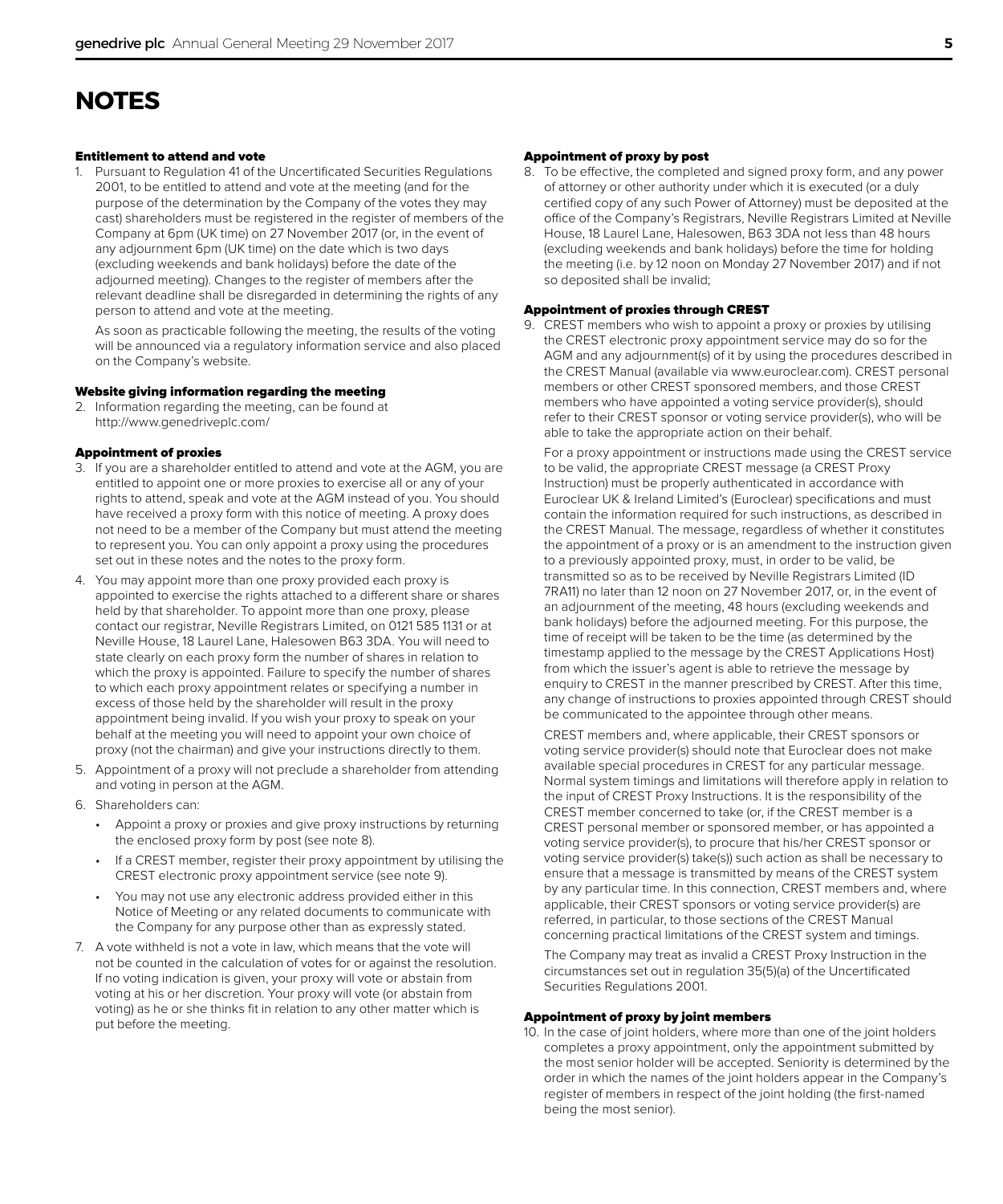## Changing proxy instructions

11. Shareholders may change proxy instructions by submitting a new proxy appointment using the methods set out above. Note that the cut-off time for receipt of proxy appointments also apply in relation to amended instructions; any amended proxy appointment received after the relevant cut-off time will be disregarded.

Where you have appointed a proxy using the hard-copy proxy form and would like to change the instructions using another hard-copy proxy form, please contact Neville Registrars Limited on 0121 585 1131 or at Neville House, 18 Laurel Lane, Halesowen, B63 3DA.

If you submit more than one valid proxy appointment, the appointment received last before the latest time for the receipt of proxies will take precedence.

## Termination of proxy appointment

12. A shareholder may change a proxy instruction but to do so you will need to inform the Company in writing by sending a signed hard-copy notice clearly stating your intention to revoke your proxy appointment to Neville Registrars Limited at Neville House, 18 Laurel Lane, Halesowen, B63 3DA. In the case of a shareholder which is a company, the revocation notice must be executed under its common seal or signed on its behalf by an officer of the company or an attorney for the company. Any power of attorney or any other authority under which the revocation notice is signed (or a duly certified copy of such power or authority) must be included with the revocation notice.

The revocation notice must be received by Neville Registrars Limited no later than 12 noon on 27 November 2017.

If you attempt to revoke your proxy appointment but the revocation is received after the time specified, your original proxy appointment will remain valid unless you attend the meeting and vote in person.

Appointment of a proxy does not preclude you from attending the meeting and voting in person. If you have appointed a proxy and attend the Meeting in person, your proxy appointment will automatically be terminated.

#### Corporate representatives

- 13. A corporation which is a shareholder can appoint one or more corporate representatives who may exercise, on its behalf, all its powers as a shareholder provided that no more than one corporate representative exercises powers over the same share.
- 14. In order to facilitate voting by corporate representatives at the meeting, arrangements will be put in place at the meeting so that: (i) if a corporate shareholder has appointed the chairman of the meeting as its corporate representative to vote on a poll in accordance with the directions of all of the other corporate representatives for that shareholder at the meeting, then on a poll those corporate representatives will give voting directions to the chairman and the chairman will vote (or withhold a vote) as corporate representative in accordance with those directions; and (ii) if more than one corporate representative for the same corporate shareholder attends the meeting but the corporate shareholder has not appointed the chairman of the meeting as its corporate representative, a designated corporate representative will be nominated, from those corporate representatives who attend, who will vote on a poll and the other corporate representatives will give voting directions to that designated corporate representative. Corporate shareholders are referred to the guidance issued by the Institute of Chartered Secretaries and Administrators on proxies and corporate representatives (www.icsa.org.uk) for further details of this procedure. The guidance includes a sample form of appointment letter if the chairman is being appointed as described in (i) above.

### Issued shares and total voting rights

15. As at 31 October 2017 (being the latest practicable date prior to publication of this notice), the Company's issued share capital comprised 18,689,446 ordinary shares of £0.015 each. Each ordinary share carries the right to one vote at a general meeting of the Company and, therefore, the total number of voting rights in the share capital of the Company as at 31 October 2017 is 18,689,446.

#### Documents available for inspection

16. Copies of the service contracts of the executive directors and the non-executive directors' letters of appointment together with the existing articles of association of the Company and the financial statements for the year ended 30 June 2017 will be available for inspection at the registered office of the Company during normal business hours Monday to Friday (public holidays excepted) up to the day of the AGM and at the venue for the AGM from at least 15 minutes prior to the time fixed for the AGM until the end of the AGM.

#### Communication

Except as provided above, shareholders who have general queries about the meeting or need additional proxy forms should use the following means of communication (no other methods of communication will be accepted):

By post to the Company's registered office, details of which are below:

Address: The Company Secretary genedrive plc The Incubator Building Grafton Street Manchester` M13 9XX

A shareholder may not use any electronic address provided either in this notice of AGM or any related documents (including the Chairman's letter and proxy form) to communicate with the Company for any purpose other than those expressly stated.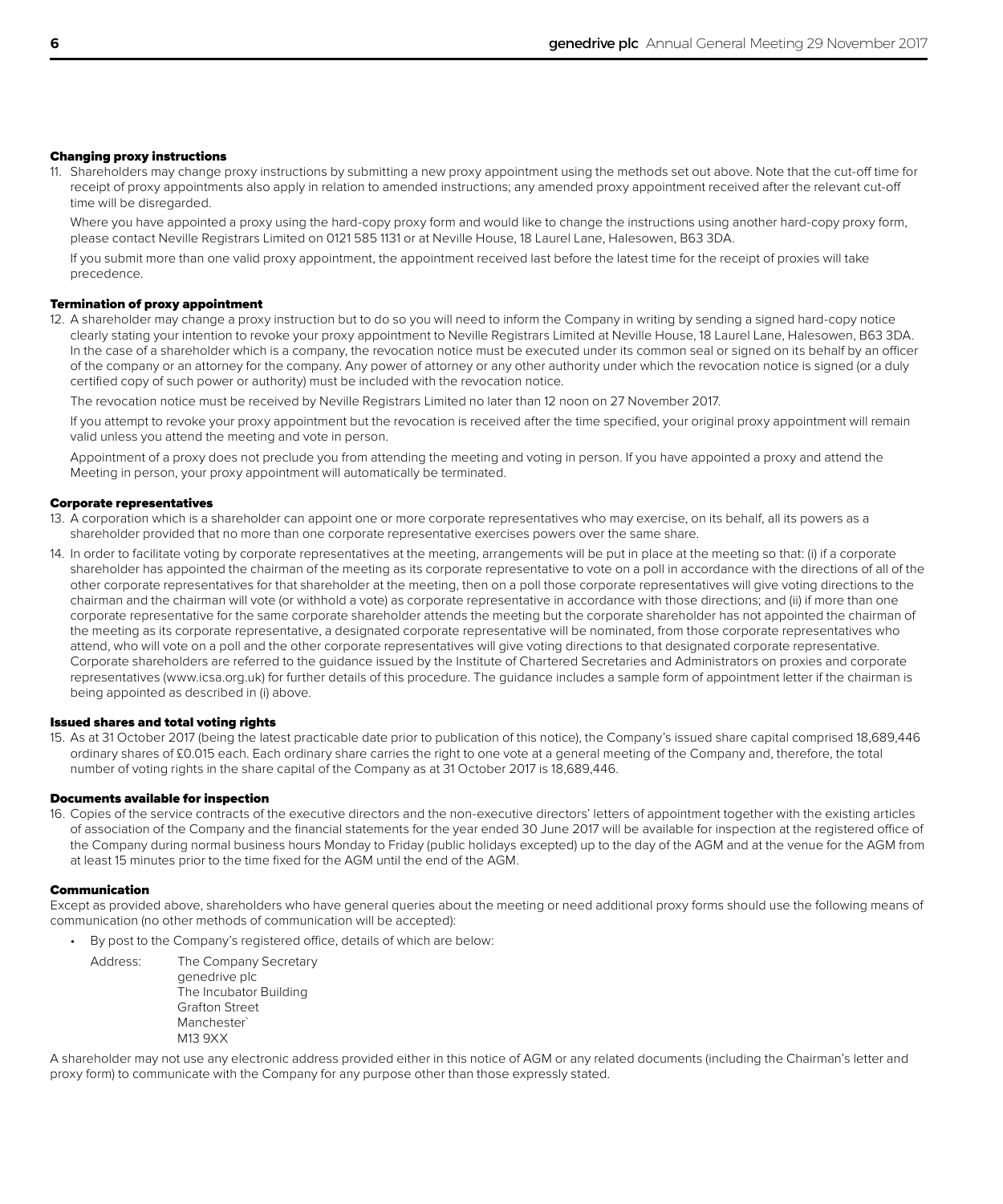# **Explanatory Notes to the Notice of Annual General Meeting of genedrive plc**

### General

The notes on the following pages give an explanation of the proposed resolutions. Resolutions 1 – 7 are proposed as ordinary resolutions. This means that for each of those resolutions to be passed, more than half of the votes cast must be in favour of the resolution. Resolution 8 is proposed as a special resolution. This means that for this resolution to be passed, at least three quarters of the votes cast must be in favour of the resolution.

## Resolution 1 – Annual Financial Statements

For each financial year the directors of the Company must present the audited consolidated financial statements, the director's report and the auditor's report on the financial statements to the shareholders at a general meeting. A copy of those financial statements and reports are available on the Company's website at www.genedriveplc.com.

## Resolution 2 - Directors Remuneration Report

Shareholders are asked to approve the director's remuneration report which may be found in the annual report on pages 21 to 24. This resolution is an advisory one and no entitlement to remuneration is conditional on the resolution being passed.

## Resolutions 3 to 5 – Re-election of Directors

In accordance with article 24.7 of the Company's articles of association every director who has been appointed since the last annual general meeting of the Company is required to retire from office. Matthew Fowler, having been appointed as a director since the last annual general meeting of the Company therefore retires and, being eligible, offers himself for reappointment by the shareholders at the annual general meeting.

Resolutions 4 and 5 relate to the proposals to reappoint both Allan Brown and Robert Nolan, both of whom are required to retire by rotation at the AGM. Being eligible both Allan Brown and Robert Nolan offer themselves for re-appointment.

Brief biographical details of each of the directors is set out in pages 16 and 17 of the annual financial statements.

#### Resolution 6 – re-appointment and remuneration of auditors

The Company is required at each general meeting at which financial statements are presented to shareholders to appoint auditors who will remain in office until the next such meeting.

PricewaterhouseCoopers LLP have expressed their willingness to continue in office for another year. In accordance with Company law and corporate governance best practice shareholders are also asked to authorise the directors to determine the auditor's remuneration.

## Resolution 7 – Authority to Allot Shares

Under section 551 of the Companies Act 2006, the directors of a Company may only allot shares or grant rights to subscribe for, or to convert any security, into shares in the Company if authorised to do so by the shareholders. Such a resolution was passed at the last general meeting and the purpose of this resolution is to renew the director's power and authority to allot shares or grant rights to subscribe for or convert any securities into shares in the Company.

The Investment Association ("IA") regards as routine a request by a company seeking an annual authority to allot new shares in an amount of up to a third of the existing issued share capital. In addition, the IA will also regard as routine a request for authority to allot up to two thirds of the existing issued share capital provided that any amount in excess of one third is reserved for fully pre-emptive rights issues. Paragraph (i) of Resolution 7 will allow the directors to allot ordinary shares up to a

maximum nominal amount of £93,447.23 representing approximately one-third of the Company's issued share capital and calculated as at the date of the Notice of AGM (being the latest practicable date prior to publication of this document). Paragraph (ii) of Resolution 7 will allow the directors to allot, including the ordinary shares referred to in paragraph (i) of Resolution 7, further ordinary shares in connection with a pre-emptive offer by way of a rights issue to ordinary shareholders up to a maximum nominal amount of £186,894.46 representing approximately two-thirds of the Company's issued share capital calculated as at the date of the Notice of AGM (being the latest practicable date prior to publication of this document). The directors have no present intention of exercising the authority conferred by paragraph (ii) of Resolution 7. However, if they do, exercise the authority, the directors will have due regard to best practice as regards its use including the recommendations of the IA.

The authority will expire, unless earlier revoked or varied by the Company in general meeting, on the earlier of the conclusion of the next annual general meeting of the Company and the date 15 months after the date of passing of this resolution.

As at 31 October 2017 no shares were held by the Company in treasury.

### Resolution 8 – Authority to display pre-emption rights

If equity shares are to be allotted for cash, using the authority given by Resolution 7 above, section 561(1) of the Companies Act 2006 requires that those securities are offered first to existing shareholders on a pre-emptive basis in proportion to the number of ordinary shares they each hold at that time. An offer of this type is called a "rights issue" and the entitlement to be offered a new share is known as a "pre-emption right".

There may be circumstances, however, where it is in the interests of the Company for the directors to be able to allot new equity securities other than to shareholders in proportion to their existing holding or otherwise and strictly in compliance with the requirements of the Companies Act 2006. This cannot be done under the Companies Act 2006 unless the shareholders first waive their pre-emption rights.

There are legal, regulatory and practical reasons why it may not always be possible to issue new shares under a rights issue to some shareholders, particularly those resident overseas. To cater for this, resolution 8 in authorising the directors to allot new shares by way of a rights issue, also permits the directors to make appropriate exclusions or arrangements to deal with such difficulties.

Resolution 8 asks shareholders to authorise the directors to allot equity securities in the capital of the Company pursuant to the authority conferred by resolution 7 for cash, without complying with the pre-emptive rights in the act in certain circumstances.

Apart from offers or invitations in proportion to the respective number of shares held pursuant to Resolution 7(b) the authority will, pursuant to Resolution 7(c), be limited to the allotment of equity securities for cash up to a maximum aggregate nominal amount of £28,034.169, being approximately 10% of the Company's issued ordinary share capital at the date of the Notice of AGM. This is consistent with the Company's approach in prior years though not strictly in accordance with current recommendation of the IA and the Pre-emption Group.

In addition, Resolution 8(a) also asks shareholders to grant authority to the directors of the Company to allot some of the new shares other than by way of a pre-emptive offer or under the general 10% disapplication in relation to shares issued pursuant to the terms of any share option scheme or arrangement. Resolution 8(a) asks shareholders to do this, but only in relation to new shares equal to 11.06 per cent. of the Company's issued ordinary share capital at the date of the Notice of AGM.